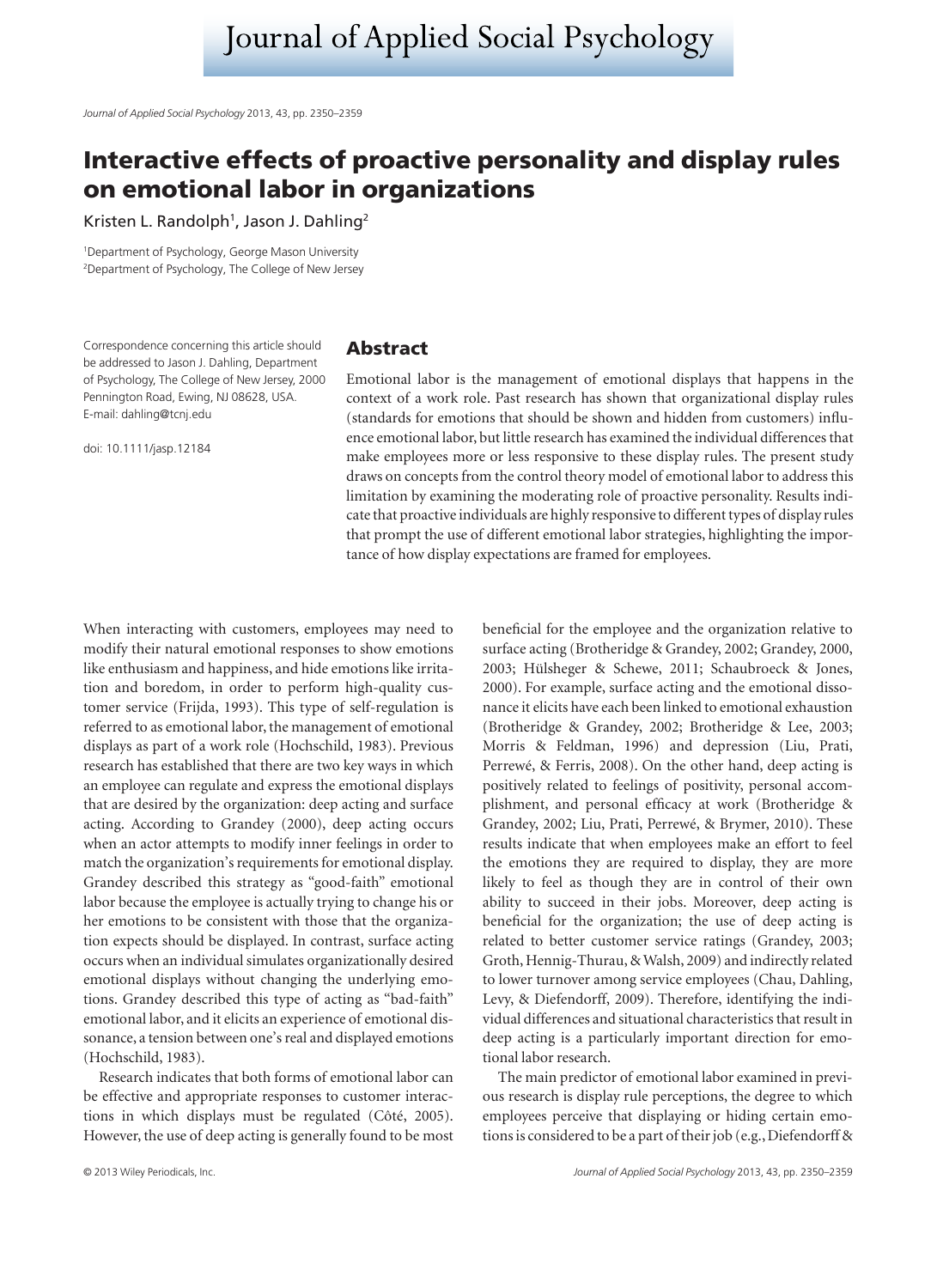Richard, 2003; Goldberg & Grandey, 2007; Grandey, 2003). Although main effects of individual differences on emotional labor have received much research attention (e.g., Dahling & Johnson, 2013), we know very little about the individual differences that act as moderators and make employees more or less responsive to display rule perceptions (Allen, Pugh, Grandey, & Groth, 2010; Byrne, Morton, & Dahling, 2011; Gosserand & Diefendorff, 2005). Indeed, employees may be well aware of organizational display rules, yet choose not to self-regulate their emotional displays (Diefendorff & Gosserand, 2003). The purpose of this study is therefore to examine proactive personality (Bateman & Crant, 1993), a key moderator that may influence the relationship between display rule perceptions and emotional labor. Although proactive personality has not been studied in any emotional labor research prior to this study, proactive personality has been shown to outperform many other traits, such as the Big Five, in explaining variance in key performance criteria (Crant, 1995; Crant & Bateman, 2000). Most importantly, several studies have shown that proactive personality is important to job performance in service settings (Chen, 2011; Crant, 1995). In this study, we expect that employees with high proactive personality will be more responsive to the way that they construe display rules, resulting in the performance of different types of emotional labor strategies. This expectation is grounded in Diefendorff and Gosserand's (2003) control theory model of emotional labor, which we describe in the sections that follow.

## **Literature review**

## **Control theory, emotional labor, and display rule perceptions**

Control theory (Carver & Scheier, 1998) is a theory of selfregulation that has been successfully applied to understanding the emotional labor process in past research (Diefendorff & Gosserand, 2003). Control theory adopts a cybernetic perspective, meaning that self-regulation is thought to occur through feedback loops that govern the pursuit of goals. According to the theory, self-regulation begins with the adaptation of a goal or standard, which may originate inside or outside of the self. One's current behavior or status serves as an input, which is evaluated relative to the goal through a function described as the comparator. At the comparator function, information about current behavior is compared to the goal to evaluate whether or not successful progress is being made toward goal attainment. If the comparator signals that satisfactory progress toward the goal is being made, then no conscious attention needs to be dedicated to changing behavior and the monitoring process accordingly can fade out of conscious attention. However, if a discrepancy between one's behavior and the goal is detected, then conscious atten-

Diefendorff and Gosserand (2003) mapped constructs from the emotional labor literature on the basic control theory model to illustrate how this process guides the selfregulation of emotional displays at work. In their model, organizational display rules serve as the referent standards with which an employee's current emotional displays toward a customer (the input behavior) are compared. If a discrepancy is perceived (i.e.,if displayed emotions are not consistent with the rules), then the employee needs to engage in effortful emotional labor through deep or surface acting (the output behavior) to positively impact the customer interaction and bring his or her performance into alignment with the organization's expectations.

Consistent with this theory, empirical research indicates that employees first have to perceive that the organization endorses certain emotional display rules before emotional labor will occur. Once these perceptions have occurred, the employee can choose which, if any, emotional labor strategy he or she will implement (Brotheridge & Grandey, 2002; Grandey, 2003). Because much emotional labor happens in service settings, research on display rule perceptions has overwhelmingly focused on organizations in which display rules call for the display of integrative emotions (Wharton & Erickson, 1993). Integrative emotional displays are those that generate a sense of reassurance, satisfaction, and pleasure in customers, and consequently they involve a mixture of expressing positive emotions to customers (enthusiasm, warmth, delight) and suppressing the display of negative emotions (boredom, irritation, disgust; Schaubroeck & Jones, 2000). Employees' awareness of display rules to either express positive emotion or suppress negative emotion is extremely influential to their likelihood to act on these perceptions and engage in emotion regulation, an idea reflected in a multitude of emotional labor models (e.g., Grandey, 2000; Rafeli & Sutton, 1987).

While most research has examined overall integrative display rules, combining together demands to express positive and suppress negative (e.g., Allen et al., 2010; Diefendorff, Erickson, Grandey, & Dahling, 2011; Goldberg & Grandey, 2007), some other studies have suggested the importance of distinguishing between display rule perceptions to express positive emotions versus suppress negative emotions, and of examining the unique consequences of these types of display rules (Diefendorff & Richard, 2003; Diefendorff, Richard, & Croyle, 2006; Schaubroeck & Jones, 2000). Specifically, there has been some support in previous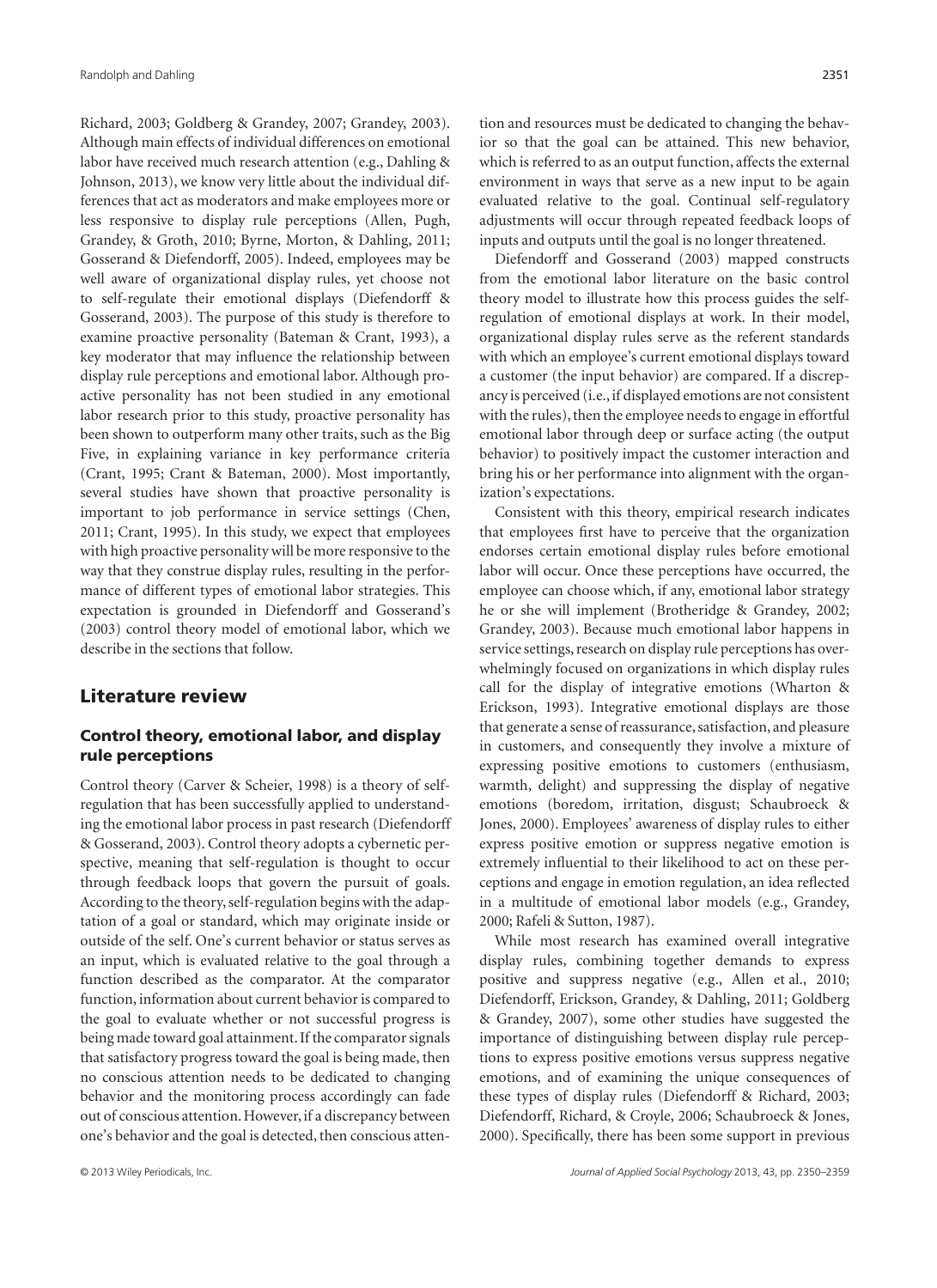research to suggest that perceiving integrative display rules as demands to express positive emotions versus demands to suppress emotions may result in the use of different emotional labor strategies. For example, Brotheridge and Grandey (2002) demonstrated that both types of display rules were positively correlated with both types of acting. However, their results also indicated that surface acting was more strongly related to demands to suppress negative emotion, whereas deep acting was more strongly related to demands to express positive emotions.

Congruent with the findings of Brotheridge and Grandey (2002), several more recent studies have also found that perceived display rules mandating the expression of positive emotions are more strongly associated with deep acting, whereas perceived display rules mandating the suppression of negative emotions are more strongly associated with surface acting (Austin, Dore, & O'Donovan, 2008; Cheung & Tang, 2009; Diefendorff, Croyle, & Gosserand, 2005; Kim, 2008). The uniform results of these studies are highly consistent with a control theory model of emotional labor, in which display rules serve as the referent goals or standards that people use to judge their behaviors (Diefendorff & Gosserand, 2003). According to both control theory and goal setting theory, relevant behavioral strategies are activated whenever a referent standard for behavior is made salient to a person (Carver & Scheier, 1998; Locke & Latham, 2002). Consequently, when display rules are construed as demands to express the desired positive emotions, employees should be predisposed to select approach-related strategies that involve movement toward these appropriate emotional states. Deep acting, which involves changing one's emotions to align with the desired display, is therefore the strategy that should be most likely to be utilized given expression-related standards. In contrast, when display rules are construed as demands to suppress undesired negative emotions, employees should be predisposed to select avoidance-related strategies that involve movement away from these in appropriate emotional states. Surface acting, which involves suppressing one's actual feelings to avoid the display of unacceptable emotions, should therefore be prompted when employees perceive suppression-related standards for behavior. Given that integrative display rules may be perceived as either type of demand by individual employees, it is not surprising that aggregate integrative display rules display nearly equal correlations with deep and surface acting in meta-analytic research (Mesmer-Magnus, DeChurch, & Wax, 2012).

Consistent with control theory and these recent trends in the emotional labor literature, we hypothesize an alignment between the perception of display rules to express positive emotions and the use of deep acting, and between the perception of display rules to suppress negative emotions and the use of surface acting.

*Hypothesis 1.* Perceptions of organizational display rules to express positive emotions will be positively related to the use of deep acting.

*Hypothesis 2.* Perceptions of organizational display rules to suppress negative emotions will be positively related to the use of surface acting.

However, the central purpose of this study is to expand on these findings by identifying individual differences that moderate these established relationships between display rules and emotional labor. Only two studies have previously considered this issue. First, Gosserand and Diefendorff (2005) found that commitment to display rules moderated the relationship between display rule perceptions and emotional labor strategies, with stronger relationships observed between display rules and emotional labor when commitment was high. Second, Allen et al. (2010) recently demonstrated that customer service orientation also moderates this relationship, with a weaker relationship between display rules and surface acting for those employees with high customer service orientation. Consistent with control theory, the authors of both of these studies argued that the observed effects were a function of the extent to which employees adopted organizational display rules as valid standards for behavior. Employees with high display rule commitment and high customer service orientation believe that following display rules is an important goal, and accordingly, they are more motivated to engage in emotional labor.

### **Goal-behavior discrepancies and proactive personality in emotional labor**

In contrast to the other research on this topic, we submit that the comparator function in control theory is another critical theoretical mechanism that can influence the relationship between display rules and emotional labor. Recall that the comparator process signals whether or not a discrepancy exists between a goal (i.e., organizational display rules) and one's behavior (i.e., emotional displays shown to customers; Diefendorff & Gosserand, 2003). Specifically, responsiveness to perceived discrepancies is extremely important; employees who are sensitive and responsive to minor discrepancies between display rules and emotional displays will be motivated to engage in more emotional labor to bring their performance into alignment with organizational standards, whereas those employees who are less sensitive and responsive may require large discrepancies to be perceived before emotional labor occurs. This issue is particularly important for providing consistent, high-quality customer service and remaining attuned to customers' expectations for emotional displays.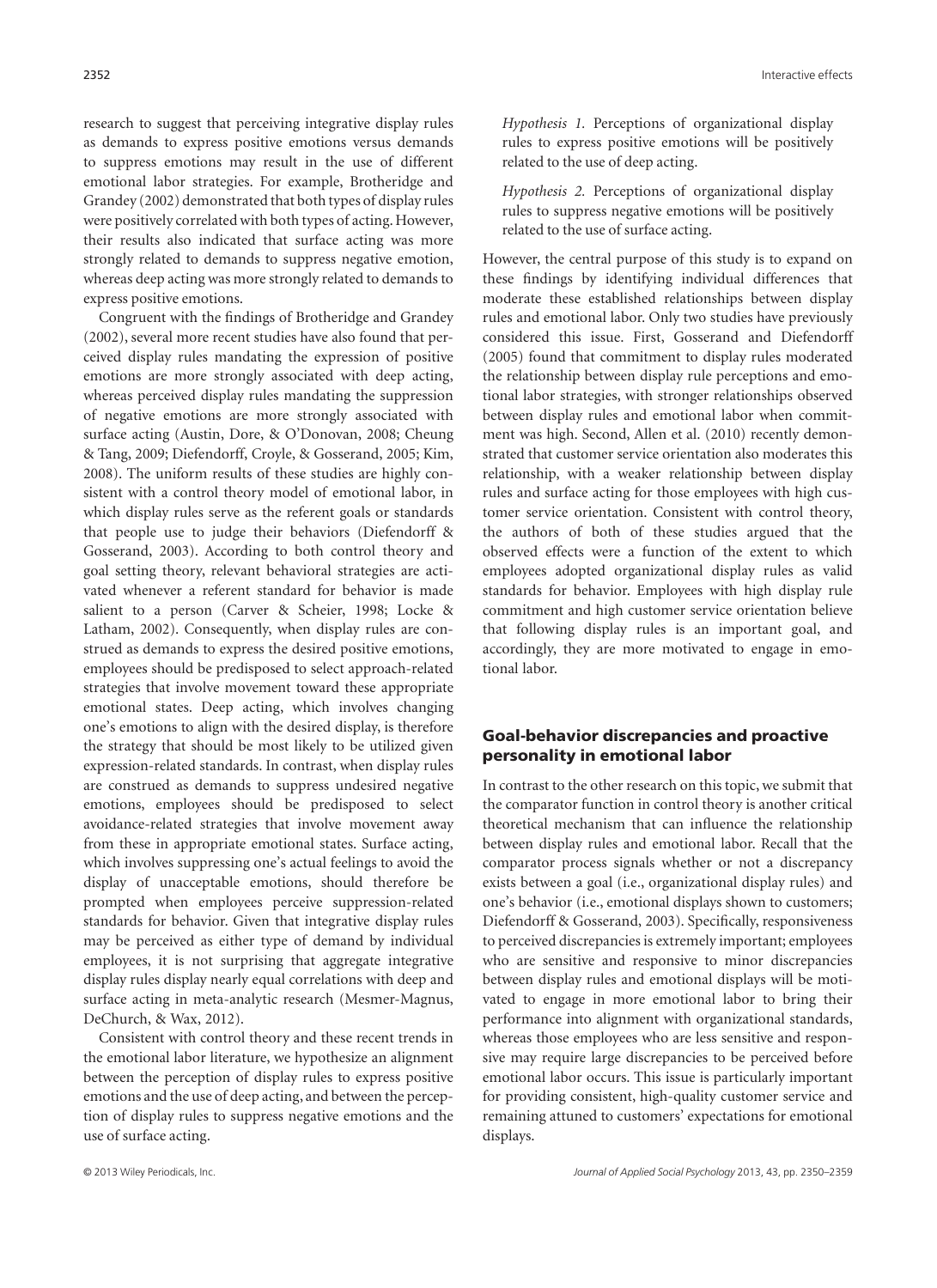Proactive personality is the individual difference that speaks most directly to this issue of discrepancy responsiveness. Proactive personality reflects the extent to which a person habitually takes action to respond to demands, to change his or her situation, and to persevere until such change occurs (Bateman & Crant, 1993; Fuller & Marler, 2009). Less proactive individuals tend to adapt to situations rather than react and attempt to change them (Crant & Bateman, 2000). Consistent with this idea, research has connected proactive personality to a number of important work outcomes. For example, Seibert, Kraimer, and Crant (2001) found that proactive personality was positively related to career success. It has also been linked to motivation to learn (Major, Turner, & Fletcher, 2006), job performance (Crant, 1995), and leadership (Bateman & Crant, 1993; Crant & Bateman, 2000). Importantly, Major et al. (2006) identified that the Big Five traits can only explain 26% of the variance in proactive personality, suggesting that proactive personality is discriminant from the Big Five. Thomas, Whitman, and Viswesveran (2010) confirmed these findings and also found proactive constructs to be discriminant from individual differences in work experience, age, and general mental ability.

There has been no previous research relating proactive personality to emotional labor. However, consistent with control theory,we expect that proactive personality will moderate the relationships between display rule perceptions and emotional labor. Specifically, highly proactive employees are more likely to respond with corrective action through emotional labor when their emotional displays are discrepant from display rules. In contrast, less proactive individuals are not responsive to discrepancies between emotional displays and display rules, and they are accordingly less likely to take the initiative to try to engage in emotional labor.

We therefore expect that the relationships between display rule perceptions and emotional labor strategies will be stronger when employees are high in proactive personality. Proactive employees who perceive display rules to express positive emotions will be particularly likely to engage in deep acting, whereas proactive employees who perceive display rules to suppress negative emotions will be particularly likely to engage in surface acting.

*Hypothesis 3.* Proactive personality will moderate the relationship between perceptions of display rules to express positive emotions and deep acting such that the relationship is stronger for highly proactive employees.

*Hypothesis 4.* Proactive personality will moderate the relationship between perceptions of display rules to suppress negative emotions and surface acting such that the relationship is stronger for highly proactive employees.

## **Methods**

#### **Participants**

A sample of 120 employed participants was recruited from a small public college in the Mid-Atlantic region of the United States for this study. The participants ranged in age from 18 to 38 with a mean age of 19.88. All respondents were required to be currently employed in a job involving face-to-face interaction with customers (i.e., customer service jobs). The sample was 86.2% female.With respect to race, the sample was 69.8% European American, 12.9% Asian, 6% Black or African American, and 6.1% of other racial groups. Additionally, 5.2% of participants chose not to report their race. The average participant worked 17 hours per week and the mean organizational tenure was 18.93 months. The majority of the participants were employed in the retail trade industry (26.7%), while the remaining participants held jobs in accommodation and food services (19.8%), educational services (15.5%), other services (11.2%), healthcare and social assistance (10.3%), arts and recreation (7.8%), wholesale trade (3.4%), administrative and support services (2.6%), and other industries (2.7%).

#### **Measures**

#### *Display rule perceptions*

Display rule perceptions were measured using a scale developed by Schaubroeck and Jones (2000). The measure consisted of eight items, four of which correspond to demands for expression of positive emotions and four of which correspond to demands to suppress negative emotion ( $\alpha$  = .91). All items started with "To be effective in my job, I must . . ." and participants were asked indicate the extent to which they agreed or disagreed with each statement and to respond on a 5-point Likert-type response scale (1 = *strongly disagree*, 5 = *strongly agree*). Sample items read, "I must act cheerful and sociable" and "I must suppress anger and contempt I may feel," respectively.

#### *Proactive personality*

Proactive personality was measured using a 17-item scale  $(\alpha = .92)$  developed by Bateman and Crant (1993). Participants were asked to rate the extent to which they agreed or disgreed with statements about their personality in general. Responses were assessed using a 7-point Likert-type response scale (1 = *strongly disagree*, 7 = *strongly agree*). A sample item reads "I am always looking for better ways to do things."

#### *Emotional labor*

The emotional labor strategies were measured using scales developed by Grandey (2003), consisting of three items for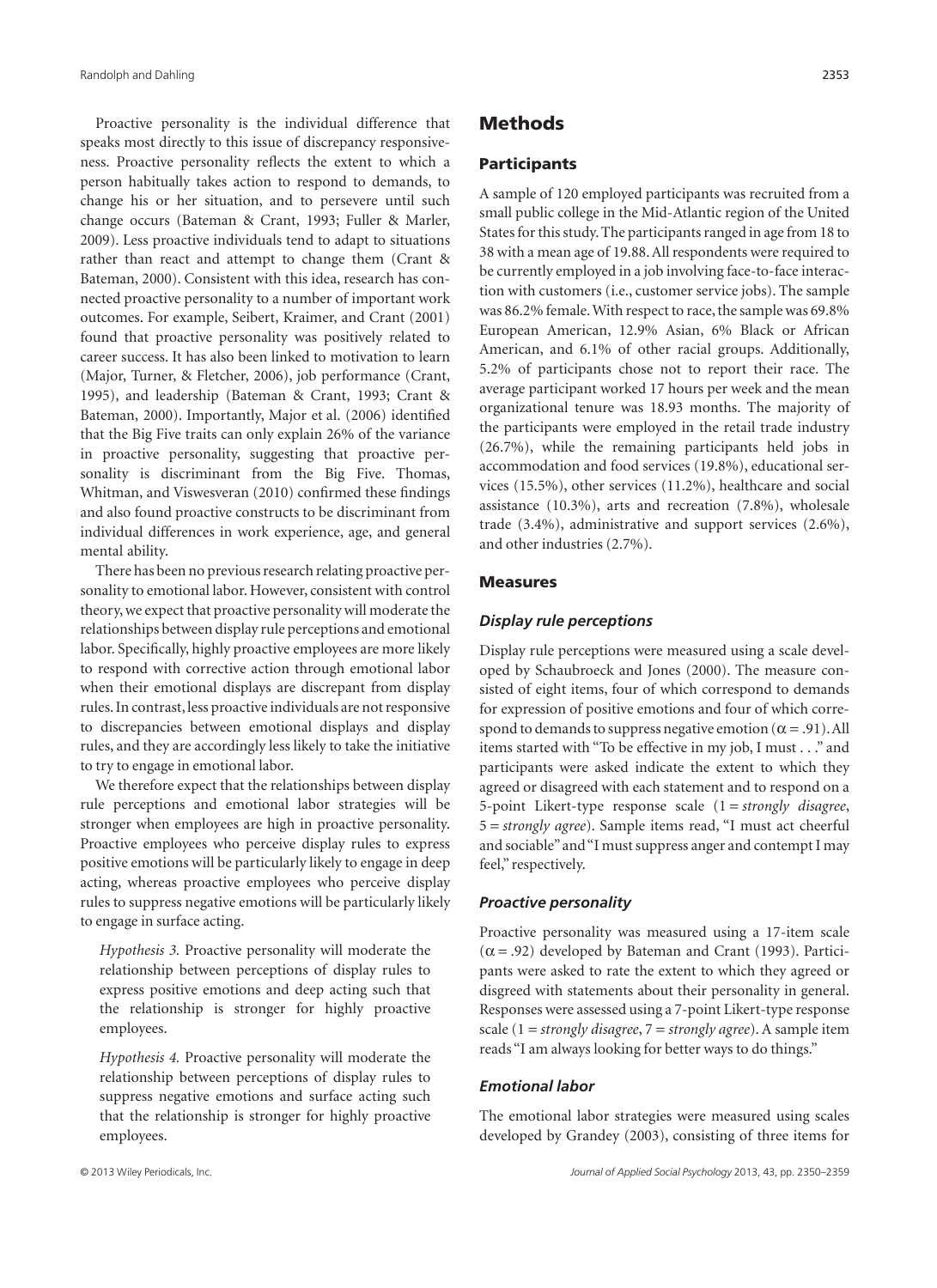surface acting  $(\alpha = .87)$  and three items for deep acting  $(\alpha = .74)$ . Participants were asked to read and indicate the extent to which they agreed or disagreed with each statement and to respond on a 5-point Likert-type response scale (1 = *strongly disagree*, 5 = *strongly agree*). A sample surface acting item is, "I just pretend to have the emotions I need to display to a customer," and a sample deep acting item reads, "I work hard to feel the emotions that need to be showed to customers."

## **Results**

#### **Data treatment**

A simple quality-control question was embedded in the survey that instructed participants to respond to a Likerttype question with a specific answer to make sure that all respondents were reading carefully ("For quality control purposes, mark this answer 'disagree' "). Four participants failed to answer this quality-control check correctly and were consequently dropped from the analysis, yielding a total sample size of 116 participants for hypothesis testing. Descriptive statistics and correlations for all study variables and demographics are included in Table 1.

#### **Common method variance (CMV)**

Given that our data were collected in a self-report survey, we examined the potential impact of CMV using structural equation modeling prior to testing our hypotheses. We adopted an isolated methods factor technique for this analysis (Podsakoff, MacKenzie, Lee, & Podsakoff, 2003; Widaman, 1985), which has been employed in a number of other studies (e.g., Facteau, Dobbins, Russell, Ladd, & Kudisch, 1995; Keeping & Levy, 2000; Williams, Cote, & Buckley, 1989). This technique involves comparing the fit of two models: the *a priori* measurement model, and the *a priori* measurement model with an additional, uncorrelated methods factor on which all items are specified to cross-load. Further, the crossloadings on the measurement model are all fixed to be equivalent based on the expectation that a common method should

**Table 1** Descriptive Statistics and Correlations

have an equivalent effect on all items measured with the method. According to this technique, if a methods factor exists, the second model with the methods factor should display a significantly better fit to the data. Moreover, by squaring the factor loadings of a particular item on the trait and method factors, the amount of variance attributable to the trait and the method, respectively, can be estimated. Any remaining variance is attributable to unique error.

When comparing the fit of the hypothesized measurement model,  $\chi^2_{(424)} = 699.73$ ,  $p < .01$ , to the alternative measurement and methods model,  $\chi^2_{(422)} = 673.39$ ,  $p < .01$ , the alternative model does fit the data slightly better,  $\Delta \chi^2_{(2)} =$ 26.34,  $p < 0.01$ . However, the item loadings on the methods factor were uniformly weak. On average, the method factor explained 12% of the variability in responses, whereas the trait factors explained an average of 50% of the variability. In comparison to another study of affective processes at work, Williams et al. (1989) found that approximately 50% of their variance was accounted for by traits, 27% by a common method, and 23% by unique variance in their analysis of the potential for method variance in their data. The results of our study therefore seem to have considerably less bias introduced by the common survey method relative to past research that has explored the impact of CMV in a similar context. Moreover, CMV is less of a threat when interpreting the results of interactions (Evans, 1985); there is no reason to expect that CMV would exhibit differential effects at high and low levels of proactive personality. Thus, there is little evidence to suggest that the common measurement method utilized in this study would unduly distort our results, and we consequently proceeded to hypothesis testing.

#### **Tests of hypotheses**

We tested our hypotheses using moderated multiple regression (Aiken & West, 1991) as shown in Table 2.We first tested Hypotheses 1 and 3, which concerned deep acting. We regressed deep acting on the centered predictor variables (perceived display rules to express positive and proactive personality) in Step 1, and then added the interaction term in

|                                                | $\overline{M}$ | <i>SD</i> |          |        | 3      | $\overline{4}$ | 5        | 6      |          | 8   |
|------------------------------------------------|----------------|-----------|----------|--------|--------|----------------|----------|--------|----------|-----|
| 1. Age                                         | 19.88          | 2.09      |          |        |        |                |          |        |          |     |
| 2. Gender                                      |                |           | $-.26**$ |        |        |                |          |        |          |     |
| 3. Tenure                                      | 18.04          | 15.31     | .05      | .01    |        |                |          |        |          |     |
| 4. Display rules to express positive emotions  | 4.21           | .74       | $-.07$   | .05    | $-.02$ | .89            |          |        |          |     |
| 5. Display rules to suppress negative emotions | 4.02           | 1.01      | $-.16$   | .02    | $-.03$ | $.52**$        | .96      |        |          |     |
| 6. Proactive personality                       | 5.14           | .81       | $-.03$   | $-.05$ | $-.01$ | .17            | $-.12$   | .92    |          |     |
| 7. Deep acting                                 | 3.58           | .87       | $-.13$   | .11    | $-.13$ | $.34**$        | $.29**$  | $29**$ | .74      |     |
| 8. Surface acting                              | 2.82           | 1.04      | $-.08$   | .09    | .01    | $-.05$         | $.36***$ | $-.13$ | $-.30**$ | .87 |
|                                                |                |           |          |        |        |                |          |        |          |     |

*Note*. Coefficient alpha for each scale is reported on the diagonal. \*\**p* < .01. \**p* < .05.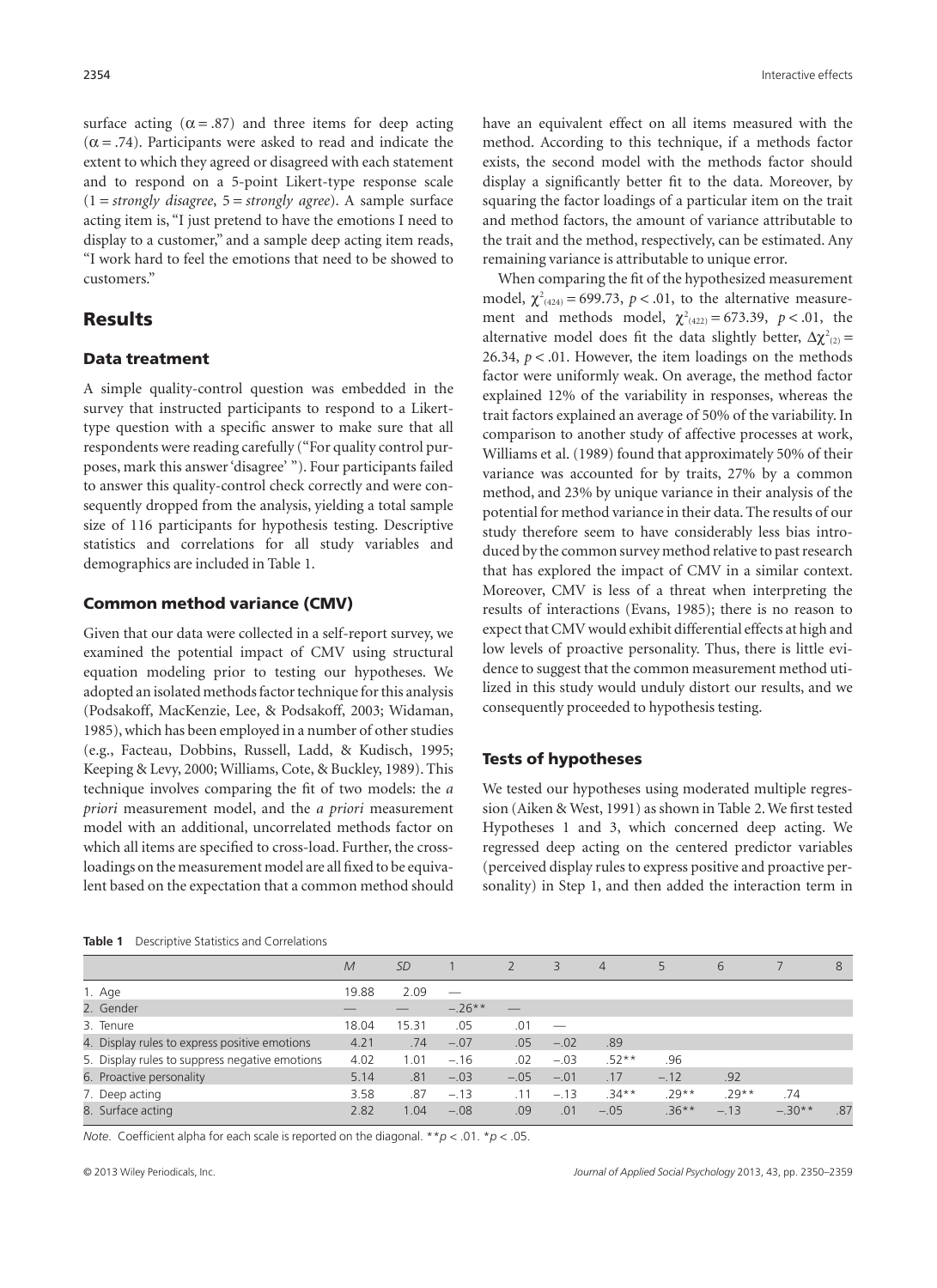|  | Table 2 Moderated Multiple Regression Tests of Hypotheses |  |  |  |  |
|--|-----------------------------------------------------------|--|--|--|--|
|--|-----------------------------------------------------------|--|--|--|--|

|                     |                                                              |             | Emotional labor strategies (DVs) |                |                   |  |  |
|---------------------|--------------------------------------------------------------|-------------|----------------------------------|----------------|-------------------|--|--|
| Predictor variables |                                                              | Deep acting |                                  | Surface acting |                   |  |  |
| Hypotheses 1 and 3  |                                                              | β           | Step $\Delta R^2$                | β              | Step $\Delta R^2$ |  |  |
| Step 1              | Proactive personality                                        | $73***$     | $17**$                           |                |                   |  |  |
|                     | Express positive display rules                               | $.32**$     |                                  |                |                   |  |  |
| Step 2              | Interaction of proactive and express positive display rules  | $.20*$      | $.04*$                           |                |                   |  |  |
| Hypotheses 2 and 4  |                                                              |             |                                  |                |                   |  |  |
| Step 1              | Proactive personality                                        |             |                                  | $-.09$         | $.13***$          |  |  |
|                     | Suppress negative display rules                              |             |                                  | $.27**$        |                   |  |  |
| Step 2              | Interaction of proactive and suppress negative display rules |             |                                  | $.23*$         | $.05*$            |  |  |

*Note*. \*\**p* < .01. \**p* < .05.



**Figure 1** Interaction of perceived display rules to express positive emotions with proactive personality on deep acting.

Step 2. As shown in the table, results indicate that perceived display rules to express positive emotions had a significant, positive effect on deep acting in support of Hypothesis 1. Proactive personality also had a significant, positive main effect on deep acting. Further, we found that the interaction added in Step 2 was statistically significant. We plotted this interaction in Figure 1, which shows that the relationship between perceived display rules to express positive emotions and deep acting was significant when proactive personality was high (simple slope  $t = 3.98$ ,  $p < .01$ ), but not when proactive personality was low  $(t = .91, p = .36)$ , in support of Hypothesis 3.

We then proceeded to test Hypotheses 2 and 4 concerning surface acting; these results are also reported in Table 2. We again used a two-step approach by adding the predictors in Step 1 and the interaction terms in Step 2. In support of Hypothesis 2, perceived display rules to suppress negative emotions had a significant, positive effect on surface acting. Proactive personality did not have a direct relationship with surface acting. Concerning the interaction added in Step 2, we found a statistically significant interaction between perceived display rules to suppress negative emotions and proactive personality on surface acting, which is illustrated in Figure 2. Tests of the simple slopes indicated that the relationship between perceived display rules to suppress negative emotions and surface acting was positive and significant when

proactive personality was high ( $t = 4.66$ ,  $p < .01$ ), and nonsignificant when proactive personality was low  $(t = .22, p = .83)$ . Thus, Hypothesis 4 was also supported.

We also conducted some exploratory analyses based on the results observed in Table 1. Specifically, because we observed that perceived display rules to suppress negative emotions were positively related to deep acting, we tested if proactive personality and display rule perceptions interacted to influence opposing forms of emotional labor. Results showed that the interaction of perceived display rules to suppress negative emotions and proactive personality did not have a significant effect on deep acting ( $\beta$  = .14,  $p$  = .13). Further, the interaction of perceived display rules to express positive emotions and proactive personality did not have a significant effect on surface acting ( $\beta$  = .01,  $p$  = .93). Thus, it is clear that highly proactive employees respond to display rule perceptions only with the emotional labor strategy that is aligned with the way that the display rule is construed (i.e., deep acting with express positive, and surface acting with suppress negative).

## **Discussion**

The current study examined proactive personality as a moderator that strengthens the existing relationship between display rule perceptions and emotional labor strategies. As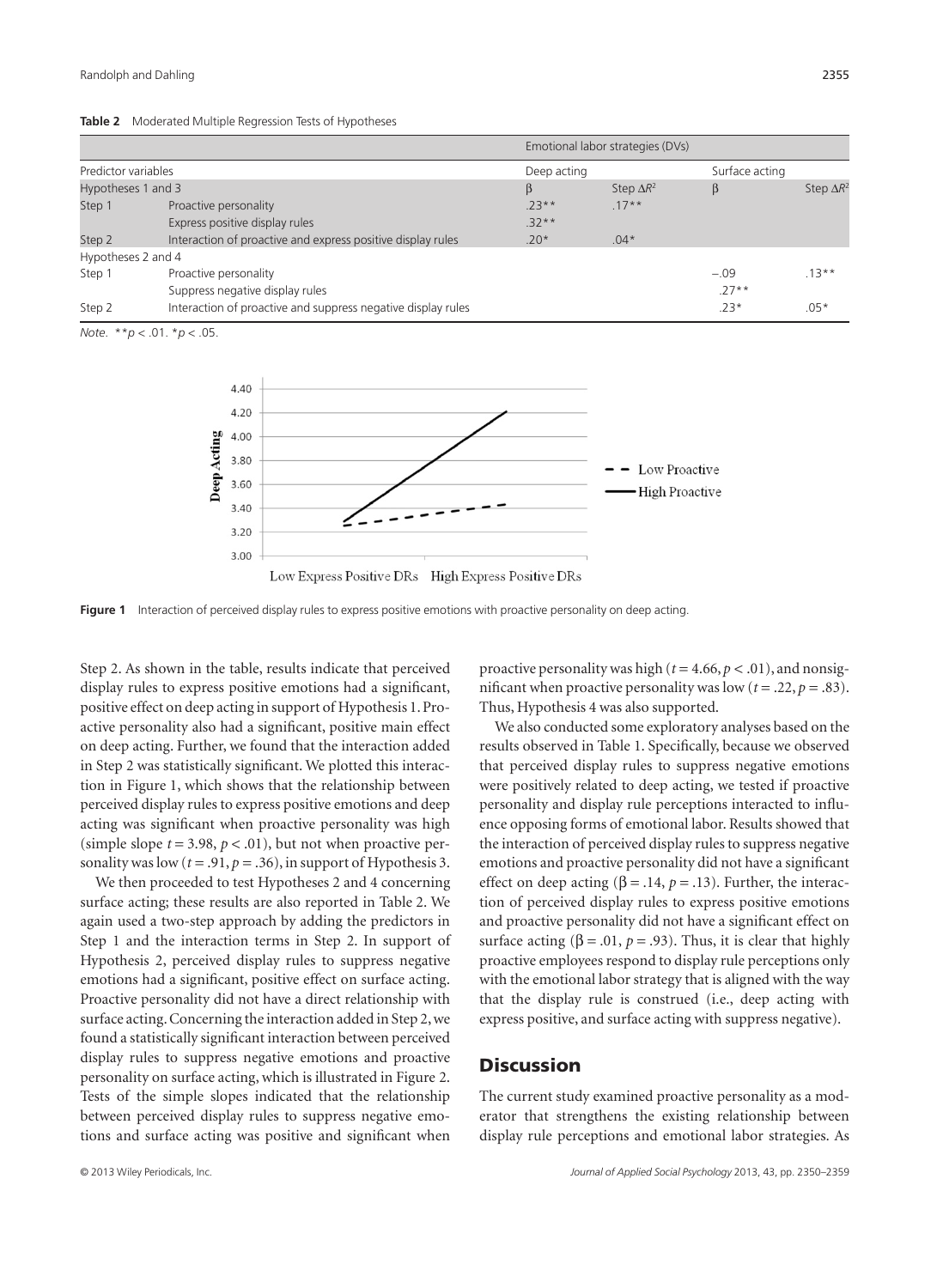

Figure 2 Interaction of perceived display rules to suppress negative emotions with proactive personality on surface acting.

such, we addressed a gap in emotional labor literature, which has focused only minimally on individual differences that may augment this relationship (Allen et al., 2010; Gosserand & Diefendorff, 2005). Our results are consistent with the control theory perspective on emotional labor (Diefendorff & Gosserand, 2003), which suggests that individual differences in responsiveness to goal-behavior discrepancies should be important for predicting emotional labor at work. This is the first emotional labor study to focus on testing this prediction of the emotional labor model of control theory, and the findings of this study advance our understanding of the conditions under which employees are most likely to respond to organizational display rule demands with effective emotional labor rather than display rule deviance.

As noted previously, deep acting is the emotional labor strategy that is associated with more favorable outcomes for the employee and the organization (e.g., greater personal accomplishment and customer service ratings; Brotheridge & Grandey, 2002; Groth et al., 2009). Consequently, it is noteworthy that proactive personality had positive direct and interactive effects on deep acting among customer service employees. This finding suggests that proactive personality could be integrated into organizational selection practices for customer-contact workers. Proactive personality is thought to be a stable individual difference (Bateman & Crant, 1993), so focusing on this trait when selecting service employees could enable organizations to maintain a workforce of employees who respond responsibly to customers with appropriate emotional labor. The value of proactive personality is particularly evident when our findings are taken in context with the large body of other studies that have linked proactivity to other desirable criteria, like motivation to learn and task performance (Crant, 1995; Major et al., 2006).

However, it is also noteworthy that proactive employees will engage in surface acting if they construe that organizational display rules call for the suppression of negative emotions. Because proactive employees are very sensitive to discrepancies between organizational standards and their

own behavior, our findings show that these individuals will adopt the less desirable strategy of surface acting in the interest of conforming closely to the perceived display rule. Consequently, an important implication of our study is that managers should think carefully about how they are framing emotional display expectations for their employees. Managers can bring about the same integrative emotional displays by stressing either the importance of expressing positive emotions or hiding negative emotions, but this seemingly minor choice of framing has important effects on the emotional labor strategies adopted by proactive employees.

Despite these interesting findings, our study does have several limitations to acknowledge. First, the sample was homogenous in nature; it was comprised of working college students and was predominately female. However, it must be noted that these trends are fairly consistent with the service industry in general, and similar samples have been reported in other studies of emotional labor (e.g., Grandey, 2003). Nevertheless, future research should confirm our findings with a more diverse sample.

A second potential limitation was our use of crosssectional, self-report measures (Podsakoff et al., 2003). We utilized self-report because our constructs of interest were mainly perceptual in nature (e.g., display rule perceptions) or were behaviors that external observers might not have been able to accurately categorize (e.g., deep vs. surface acting strategies), and our examination of CMV suggests that our method did not distort the observed results. However, future research might expand on our findings by incorporating a peer or supervisor rating of the employee's proactive personality. Moreover, we note that the initial relationships we examined, between display rule perceptions and emotional labor strategies, are well established in previous research. For example, Mesmer-Magnus et al. (2012) documented 30 previous studies that have documented this relationship, with a meta-analytic correlation of .32 observed between display rules and emotional labor. Thus, we find it highly unlikely that the cross-sectional nature of the data poses a threat to the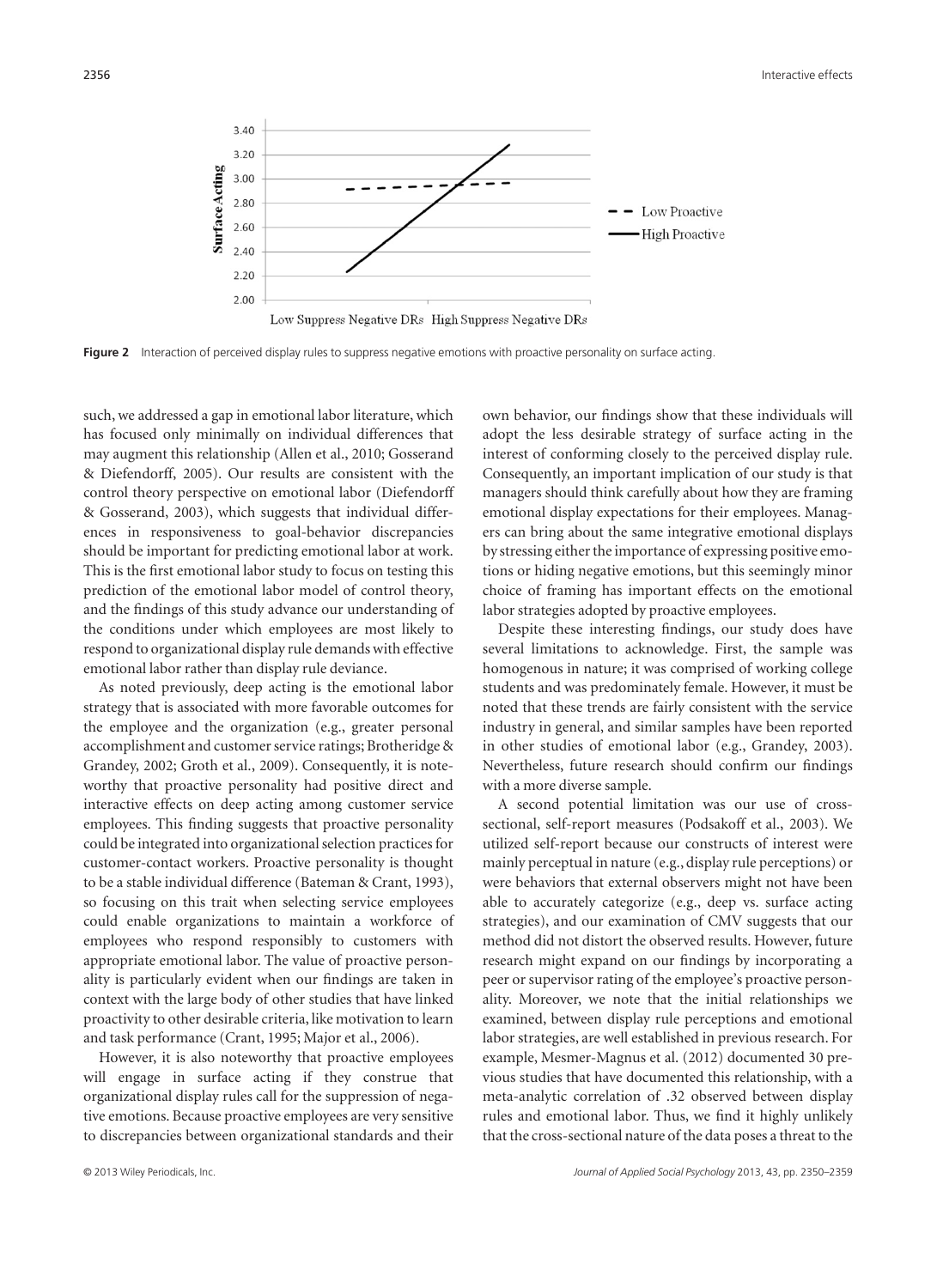validity of our findings given that reverse causality is quite unlikely for these constructs.

We also note that some research has focused on a third emotional labor strategy, expressing naturally felt emotions (Dahling & Perez, 2010; Diefendorff et al., 2005; Hennig-Thurau, Groth, Paul, & Gremler, 2006) that we did not examine. Expressing naturally felt emotions involves the authentic expression of emotions without any regulatory modifications. Our focus on emotion regulation in response to display rules led us to exclude this strategy from the present study, but expressing naturally felt emotions seems to result in favorable reactions from customers (e.g., Hennig-Thurau et al., 2006). Accordingly, future research should examine how individual differences and organizational display rules align in ways that enable employees to authentically express

## **References**

- Aiken, L. S., & West, S. G. (1991). *Multiple regression: Testing and interpreting interactions*. Thousand Oaks, CA: Sage Publications, Inc.
- Allen, J. A., Pugh, S. D., Grandey, A. A., & Groth,M. (2010). Following display rules in good or bad faith? Customer orientation as a moderator of the display ruleemotional labor relationship. *Human Performance*, *23*, 101–115. doi: 10.1080/ 08959281003621695.
- Austin, E. J., Dore, T. C. P., & O'Donovan, K. M. (2008). Associations of personality and emotional intelligence with display rule perceptions and emotional labour. *Personality and Individual Differences*, *44*, 679–688. doi: 10.1016/j.paid.2007. 10.001.
- Bateman, T. S., & Crant, J. M. (1993). The proactive component of organizational behavior: A measure and correlates. *Journal of Organizational Behavior*, *14*, 103–118. doi: 10.1002/job.4030140202.
- Brotheridge, C. M., & Grandey, A. A. (2002). Emotional labor and burnout: Comparing two perspectives of "people work". *Journal of Vocational Behavior*, *60*, 17–39. doi: 10.1006/jvbe.2001. 1815.
- Brotheridge, C. M., & Lee, R. T. (2003). Development and validation of the emotional labour scale. *Journal of Occupational and Organizational Psychology*, *76*, 365–379. doi: 10.1348/09631790 3769647229.
- Byrne, C. J., Morton, D. M., & Dahling, J. J. (2011). Spirituality, religion, and emotional labor in the workplace. *Journal of Management, Spirituality, & Religion*, *8*, 299–315. doi: 10.1080/14766086. 2011.630169.
- Carver, C. S., & Scheier,M. F. (1998).*On the self-regulation of behavior*. New York: Cambridge University Press.
- Chau, S. L., Dahling, J. J., Levy, P. E., & Diefendorff, J. M. (2009). A predictive study of emotional labor and turnover. *Journal of Organizational Behavior*, *30*, 1151–1163. doi: 10.1002/job.617.
- Chen, W. (2011). Innovation in hotel services: Culture and personality. *International Journal of Hospitality Management*, *30*, 64–72. doi: 10.1016/j.ijhm.2010. 07.006.
- Cheung, F. Y., & Tang, C. S. (2009). The influence of emotional intelligence and affectivity on emotional labor strategies at work. *Journal of Individual Differences*, *30*, 75–86. doi: 10.1027/1614-0001.30. 2.75.
- Côté, S. (2005). A social interaction model of the effects of emotion regulation on work strain. *Academy of Management Review*, *30*, 509–530. doi: 10.2307/ 20159142.
- Crant, J. M. (1995). The proactive personality scale and objective job performance among real estate agents. *The Journal of Applied Psychology*, *80*, 532–537. doi: 10.1037/0021-9010.80.4.532.
- Crant, J. M., & Bateman, T. S. (2000). Charismatic leadership viewed from above:

The impact of proactive personality. *Journal of Organizational Behavior*, *21*, 63–75. doi: 10.1002/(SICI)1099- 1379(200002)21:1<63:AID-JOB8>3.0.

- CO;2-J.
	- Dahling, J. J., & Johnson, H.-A. (2013). Motivation, fit, confidence, and skills: How do individual differences influence emotional labor? In A. A. Grandey, J. M. Diefendorff, & D. E. Rupp (Eds.), *Emotional labor in the 21st century: Diverse perspectives on emotion regulation at work* (pp. 57–78). New York: Psychology Press/ Routledge.
	- Dahling, J. J., & Perez, L. A. (2010). Older worker, different actor? Linking age and emotional labor strategies. *Personality and Individual Differences*, *48*, 574–578. doi: 10.1016/j.paid.2009.12.009.
	- Diefendorff, J. M., Croyle, M. H., & Gosserand, R. H. (2005). The dimensionality and antecedents of emotional labor strategies. *Journal of Vocational Behavior*, *66*, 339–357. doi: 10.1016/j.jvb.2004. 02.001.
	- Diefendorff, J. M., Erickson, R. J., Grandey, A. A., & Dahling, J. J. (2011). Emotional display rules as work unit norms: A multilevel analysis of emotional labor among nurses. *Journal of Occupational Health Psychology*, *16*, 170–186. doi: 10.1037/ a0021725.
	- Diefendorff, J. M., & Gosserand, R. H. (2003). Understanding the emotional labor process: A control theory perspective. *Journal of Organizational Behavior*, *24*, 945–959. doi: 10.1002/job.230.

what they are really feeling without performing emotional regulation.

In conclusion, our results concerning the moderating role of proactive personality in the emotional labor process has important implications for research and practice. Understanding the ways in which we can predict and strengthen an employee's likelihood to engage in effective emotional labor is a primary step needed to improve customer service and reduce the likelihood of customer service failures.

#### **Acknowledgment**

The authors thank James M. Diefendorff for the helpful feedback on a previous version of this article and Laurel Palluzi for her assistance with data collection.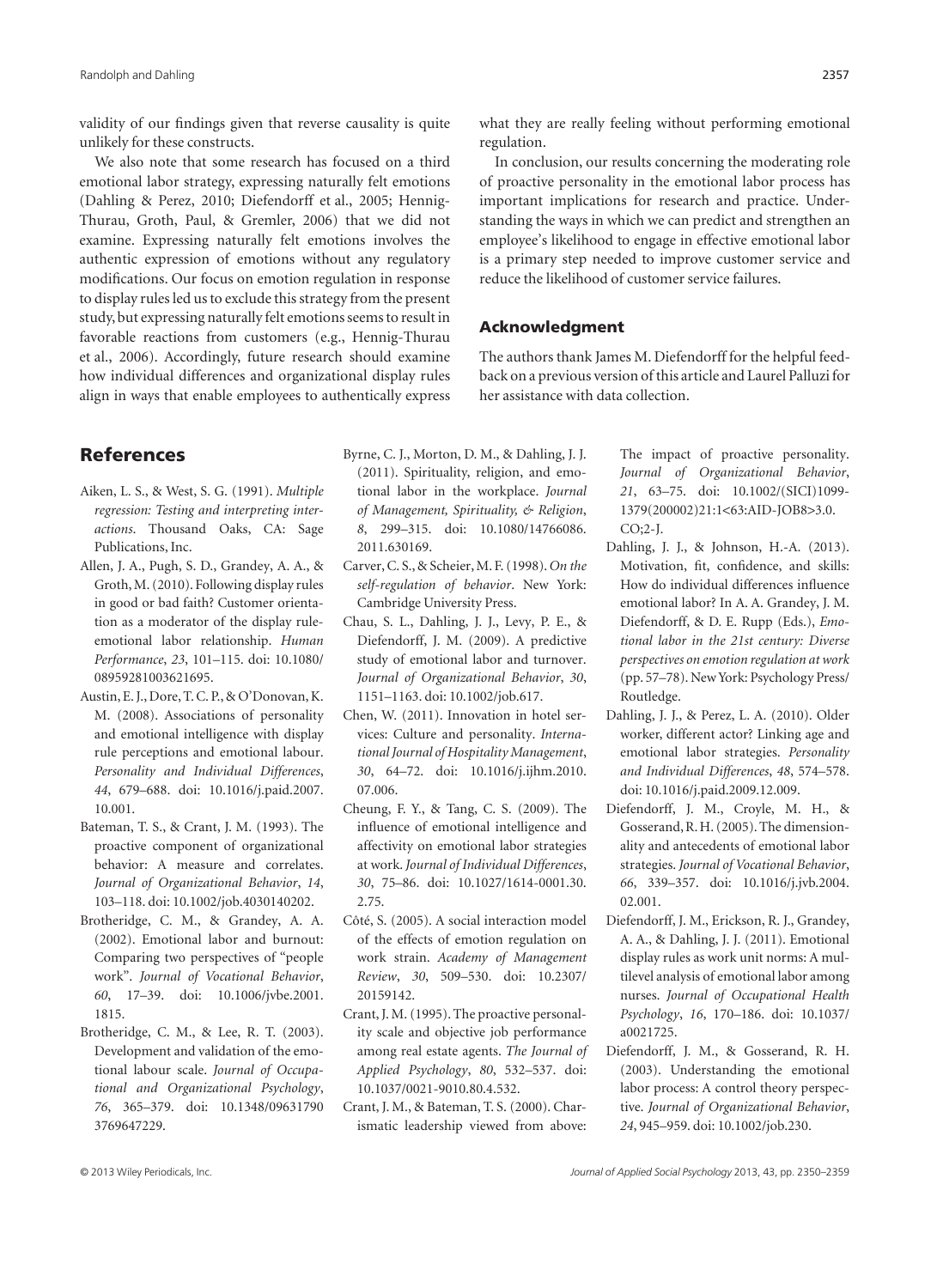- Diefendorff, J. M., & Richard, E. M. (2003). Antecedents and consequences of emotional display rule perceptions. *The Journal of Applied Psychology*, *88*, 284–294. doi: 10.1037/0021-9010.88. 2.284.
- Diefendorff, J. M., Richard, E. M., & Croyle, M.H. (2006).Are emotional display rules formal job requirements? Examination of employee and supervisor perceptions. *Journal of Occupational and Organizational Psychology*, *79*, 273–298. doi: 10.1348/096317905X68484.
- Evans,M. G. (1985).A Monte Carlo study of the effects of correlated common method variance in moderated multiple regression analyses. *Organizational Behavior and Human Decision Processes*, *36*, 305–323. doi: 10.1016/0749-5978(85) 90002-0.
- Facteau, J. D., Dobbins, G. H., Russell, J. E. A., Ladd, R. T., & Kudisch, J. D. (1995). The influence of general perceptions of the training environment on pretraining motivation and perceived training transfer.*Journal of Management*, *21*, 1–25. doi: 10.1016/0149-2063(95) 90031-4.
- Frijda, N. H. (1993). Moods, emotion episodes, and emotions. In M. Lewis & J. M. Haviland (Eds.), *Handbook of emotions* (pp. 381–403). New York: Guilford Press.
- Fuller, B. J., & Marler, L. E. (2009). Change driven by nature: A meta-analytic review of the proactive personality literature. *Journal of Vocational Behavior*, *75*, 329– 345. doi: 10.1016/j.jvb.2009.05.008.
- Goldberg, L., & Grandey, A. (2007). Display rules versus display autonomy: Emotion regulation, emotional exhaustion, and task performance in a call center simulation. *Journal of Occupational Health Psychology*, *12*, 301–318. doi: 10.1037/ 1076-8998.12.3.301.
- Gosserand, R. H., & Diefendorff, J. M. (2005). Emotional display rules and emotional labor: The moderating role of commitment. *The Journal of Applied Psychology*, *90*, 1256–1264. doi: 10.1037/ 0021-9010.90.6.1256.
- Grandey, A. A. (2000). Emotion regulation in the workplace:A new way to conceptualize emotional labor. *Journal of Occupational Health Psychology*, *5*, 95–110. doi: 10.1037/1076–8998.5.1.95.
- Grandey, A. A. (2003). When "the show must go on": Surface and deep acting as determinants of emotional exhaustion and peer-rated service delivery. *Academy of Management Journal*, *46*, 86–96. doi: 10.2307/30040678.
- Groth, M., Hennig-Thurau, T., & Walsh, G. (2009). Customer reactions to emotional labor: The roles of employee acting strategies and customer detection accuracy. *Academy of Management Journal*, *52*, 958–974.
- Hennig-Thurau, T., Groth, M., Paul, M., & Gremler, D. D. (2006). Are all smiles created equal? How emotional contagion and emotional labor affect service relationships. *Journal of Marketing*, *70*, 58–73. doi: 10.1509/jmkg.70.3.58.
- Hochschild, A. R. (1983). *The managed heart: Commercialization of human feeling*. Berkeley, CA: University of California Press.
- Hülsheger, U. R., & Schewe, A. F. (2011). On the costs and benefits of emotional labor: A meta-analysis of three decades of research. *Journal of Occupational Health Psychology*, *16*, 361–389. doi: 10.1037/ a0022876.
- Keeping, L. M., & Levy, P. E. (2000). Performance appraisal reactions: Measurement, modeling, and method bias. *The Journal of Applied Psychology*, *85*, 708– 723. doi: 10.1037/0021-9010.85.5.708.
- Kim, H. J. (2008). Hotel service providers' emotional labor: The antecedents and effects on burnout. *International Journal of Hospitality Management*, *27*, 151–161. doi: 10.1016/j.ijhm.2007.07.019.
- Liu, Y., Prati, L.M., Perrewé, P. L., & Brymer, R. A. (2010). Individual differences in emotional regulation, emotional experiences at work, and work-related outcomes: A two-study investigation. *Journal of Applied Social Psychology*, *40*, 1515–1538. doi: 10.1111/j.1559- 1816.2010.00627.x.
- Liu, Y., Prati, L. M., Perrewé, P. L., & Ferris, G. R. (2008). The relationship between emotional resources and emotional labor: An exploratory study. *Journal of Applied Social Psychology*, *38*, 2410– 2439. doi: 10.1111/j.1559-1816.2008. 00398.x.
- Locke, E. A., & Latham, G. P. (2002). Building a practically useful theory of goal

setting and task motivation: A 35-year odyssey. *The American Psychologist*, *57*, 705–715. doi: 10.1037//0003-066X.57. 9.705.

- Major, D., Turner, J., & Fletcher, T. (2006). Linking proactive personality and the big five to motivation to learn and development activity. *The Journal of Applied Psychology*, *91*, 927–935. doi: 10.1037/0021- 9010.91.4.927.
- Mesmer-Magnus, J. R., DeChurch, L. A., & Wax, A. (2012). Moving emotional labor beyond surface and deep acting: A discordance-congruence perspective. *Organizational Psychology Review*, *2*, 6–53. doi: 10.1177/2041386611417746.
- Morris, J. A., & Feldman, D. C. (1996). The dimensions, antecedents, and consequences of emotional labor. *Academy of Management Review*, *21*, 986–1010. doi: 10.2307/259161.
- Podsakoff, P.M., MacKenzie, S.B., Lee, J.-Y., & Podsakoff, N. P. (2003). Common method biases in behavioral research: A critical review of the literature and recommended remedies. *The Journal of Applied Psychology*, *88*, 879–903. doi: 10.1037/0021-9010.88.5.879.
- Rafeli, A., & Sutton, R. I. (1987). Expression of emotion as part of the work role. *Academy of Management Review*, *12*, 23–37. doi: 10.2307/257991.
- Schaubroeck, J., & Jones, J. R. (2000). Antecedents of workplace emotional labor dimensions and moderators of their effects on physical symptoms. *Journal of Organizational Behavior*, *21*, 163–183. doi: 10.1002/(SICI)1099-1379(200003) 21:2<163:AID-JOB37>3.0.CO;2-L.
- Seibert, S. E., Kraimer, M. L., & Crant, J. M. (2001). What do proactive people do? A longitudinal model linking proactive personality and career success. *Personnel Psychology*, *54*, 845–874. doi: 10.1111/ j.1744-6570.2001.tb00234.x.
- Thomas, J. P., Whitman, D. S., & Viswesveran, C. (2010). Employee proactivity in organizations: A comparative meta-analysis of emergent proactive constructs. *Journal of Occupational and Organizational Psychology*, *83*, 275–300. doi: 10.1348/096317910X502359.
- Wharton, A. S., & Erickson, R. J. (1993). Managing emotions on the job and at home: Understanding the consequences